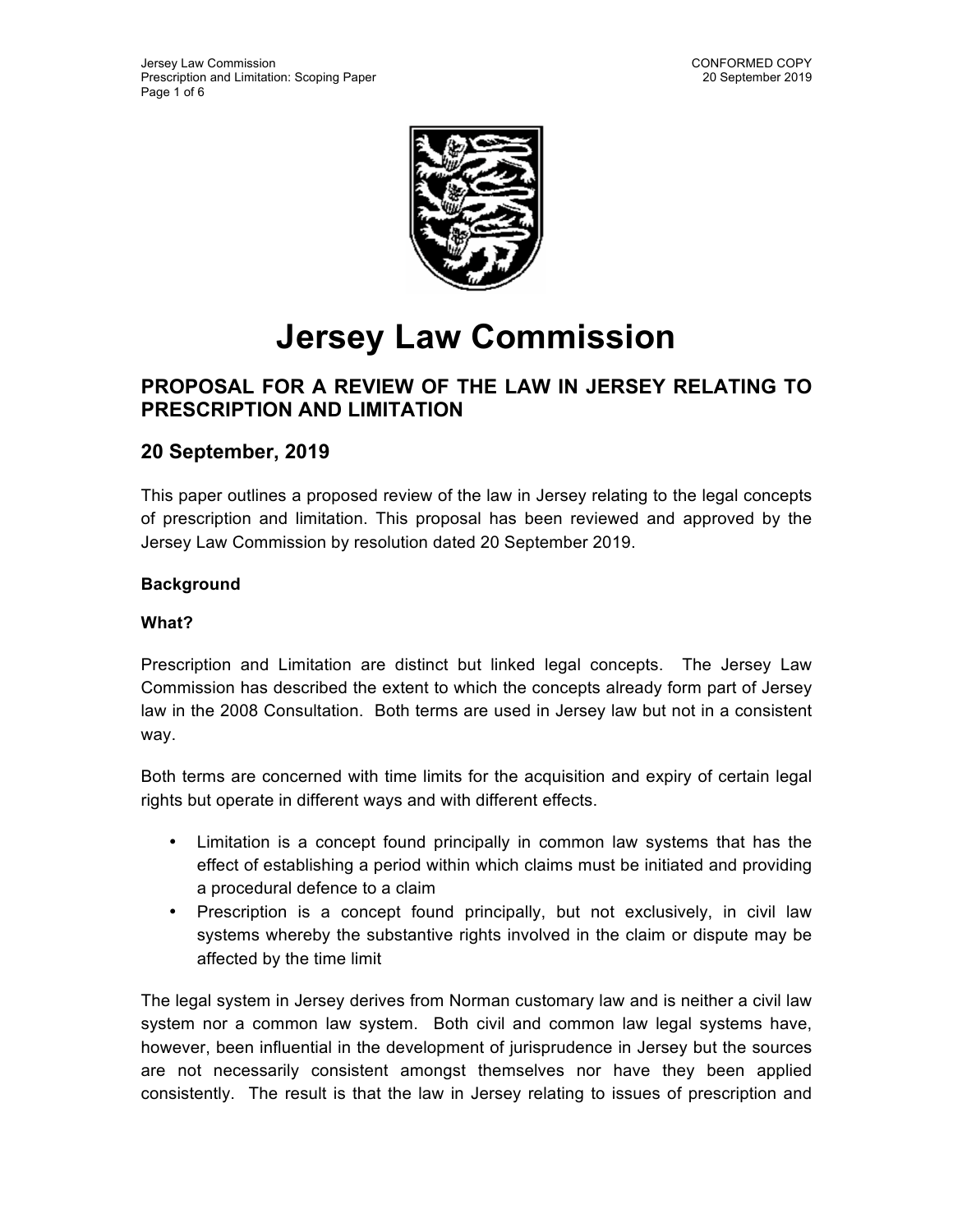limitation is difficult to determine with certainty or to apply consistently. It is in need of simplification and modernization.

#### **Why?**

The duty of the Jersey Law Commission is set out in the Proposition<sup>1</sup> of the States of Jersey by which the Jersey Law Commission was established, as follows:

It shall be the duty of the Commission to identify aspects of Jersey law which it *considers should be examined with a view to their development and reform, including in particular the elimination of anomalies, the repeal of obsolete and unnecessary enactments, the reduction of the number of separate enactments and generally the simplification and modernisation of the law*

The Jersey Law Commission reviewed issues of prescription and limitation under the law of Jersey in its Consultation Paper No 1/2008/CP<sup>2</sup>, Prescription and Limitation, in March 2008 (the **2008 Consultation**). It concluded, amongst other matters, that the law of Jersey in relation to prescription and limitation had developed in a piecemeal fashion with the result that there were anomalies and inconsistencies and that aspects of the law were unclear or obsolete and were in need of simplification and modernization.

The 2008 Consultation concluded that the law in Jersey relating to prescription and limitation should be reformed and made a number of recommendations in relation to that conclusion including that reform should be by way of a consolidating statute gathering together and reforming existing periods of prescription contained in general and customary law as well as statute. $^3$ 

The problems identified by the Jersey Law Commission in 2008 remain unresolved. Whilst the court in Jersey has found ways of addressing these issues and there have been judicial attempts to clarify the position nevertheless issues identified in the 2008 Consultation continue to cause difficulty: the difficulties include problems deriving from determining prescription periods by reference to legal categories that are not directly applicable to Jersey law. This creates legal problems both locally and in courts overseas. In a case in the High Court of England and Wales where a preliminary issue arose as to whether claims were time barred as a matter of Jersey law it was common ground amongst the experts assisting the court that there was "no authoritative decision of the Jersey courts that is determinative of the preliminary issue".<sup>4</sup> In relation to some issues the court has observed that a cure would require legislation. There has been no such legislation in Jersey. With the passage of time since the 2008 Consultation, it is

 

<sup>1</sup> https://jerseylawcommission.files.wordpress.com/2018/04/jersey-law-commission-states-proposition-1996.pdf

 $^{2}$  https://jerseylawcommission.files.wordpress.com/2015/06/2008-prescription-and-limitation.pdf

 $3$  para 8.2, 2008 Consultation

 $^4$  see, for example, comments in O'Keefe and anor (in their capacity as Joint Liquidators of Level One Residential (Jersey) Ltd and Special Opportunity Holdings Ltd v Caner & ors [2017]EWHC1105(Ch at para 10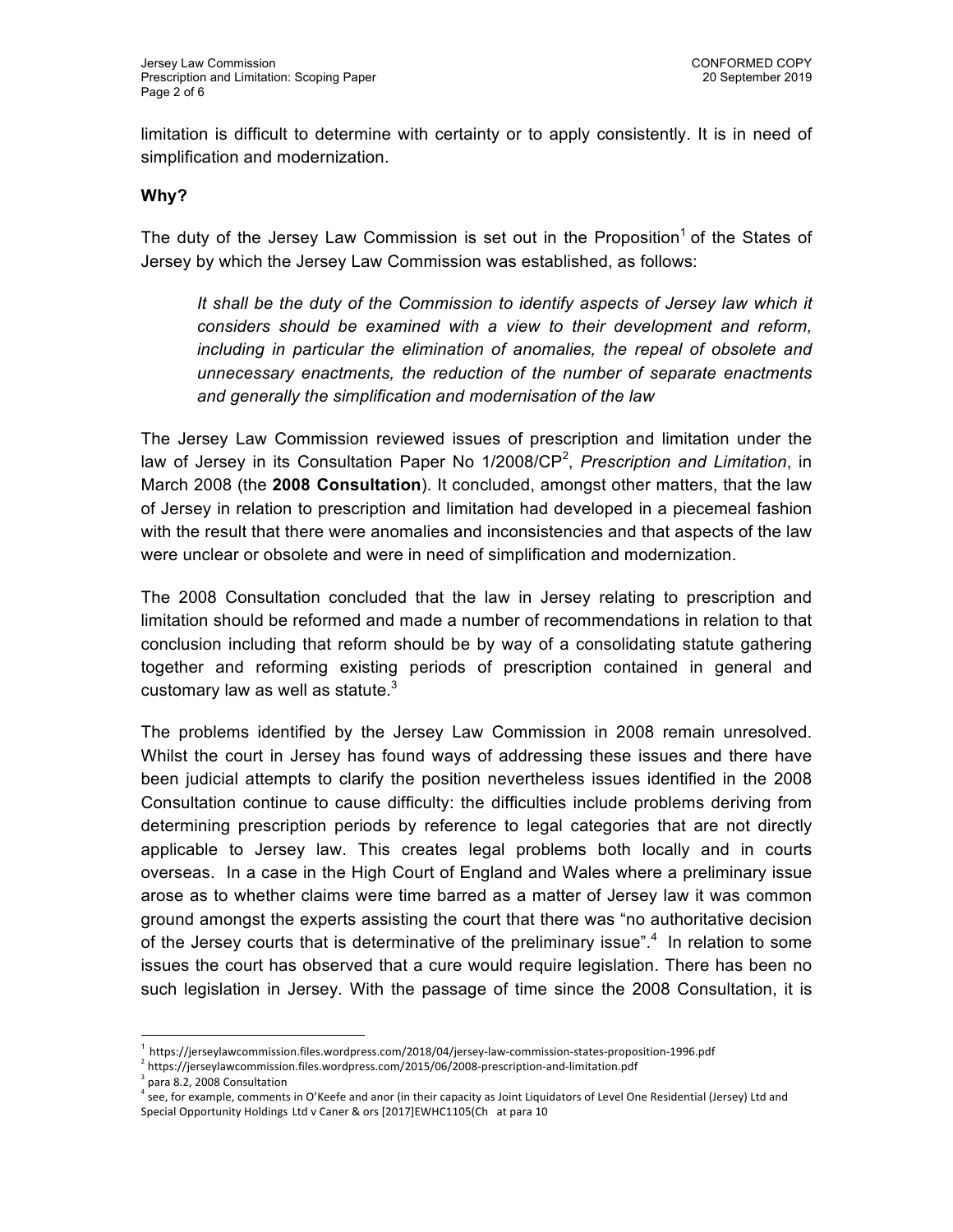appropriate and consistent with its duties for the Jersey Law Commission to revisit these issues.

Developments in other jurisdictions in relation to prescription and limitation since the issue of the 2008 Consultation Paper also justify returning to these issues. The Irish Law Commission, whose 1998 Consultation Document was referred to in a number of contexts in the 2008 Consultation, carried out a further consultation in July 2009.<sup>5</sup> A report was issued on the basis of that consultation in December 2011.<sup>6</sup> The Scottish Law Commission has also issued a report reviewing the position since legislation concerning prescription and limitation was introduced in 1973. In the introduction to their report the Scottish Law observed that the issue of prescription, in particular in relation to claims for latent damage had become topical in the light of a 2014 judgment of the UK Supreme Court.<sup>7</sup> These developments shed a fresh light on the problems and possible responses to them that may assist with addressing them as they continue to be found in Jersey law.

#### **The Project**

This project will review the position in Jersey law in relation to prescription and limitation and consider approaches taken to issues of prescription and limitation in certain other jurisdictions.

The following issues will need to be considered:

- The current position under Jersey law in relation to prescription and limitation
- Whether reform is necessary or appropriate
- If reform is necessary or appropriate, what the reforms should be
- How any reform would be effected
- The human rights implications of the current position and of any proposed reform

The questions to be raised in the Consultation will need to include at least the following:

• Is reform necessary?

 

- If reform is necessary:
	- $\circ$  should it be by way of a consolidating statute, gathering together and reforming existing periods of prescription and limitation contained in general and customary law as well as statute?
	- o should the reforms apply generally unless there is specific provision otherwise?
	- o are there areas of law that should not be covered by a general provision for prescription or limitation or both?
	- $\circ$  should the effect of any reforms be prospective only or retrospective also?

<sup>5</sup> https://www.lawreform.ie/\_fileupload/cpLimitationOfActionsx.pdf

 $6$  https://www.lawreform.ie/\_fileupload/Reports/r104LimitationOfActions.pdf

 $^7$  David T Morrison & Co Limited v ICL Plastics Limited [2014] UKSC 48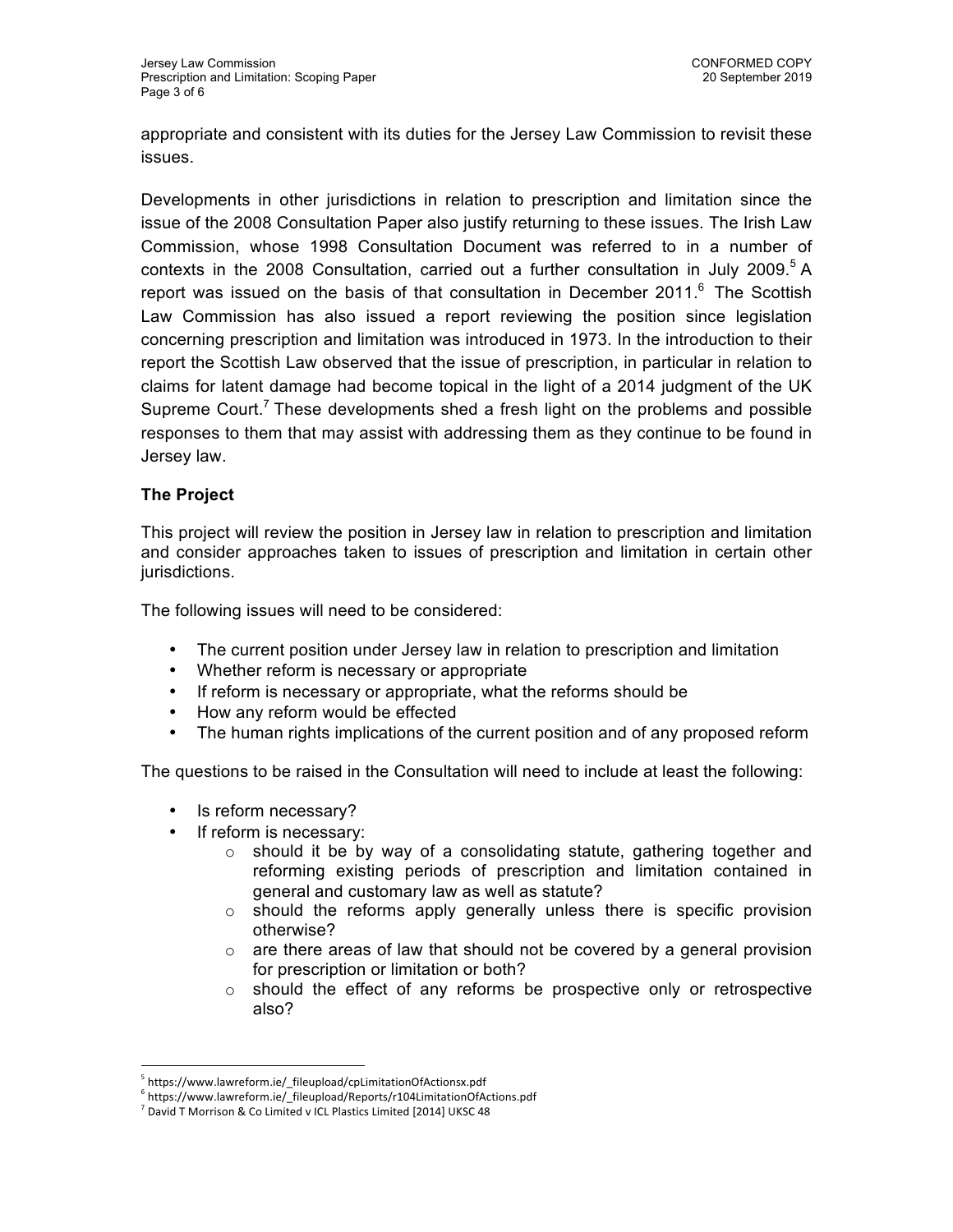- $\circ$  are there any existing areas that are appropriate to preserve (eq *empechement d'agir*)?
- o should there be provision for prescription or limitation only or should there be a basic limitation period (procedural) and an ultimate prescription period (substantive)?
- o how long should a basic limitation period be?
	- § When should it start?
	- § Should it be interruptible and in what circumstances?
	- Should it be able to be contracted out from?
	- § does it preclude or constrain the court's inherent power to strike out actions?
	- Whose obligation is it to assert its effect?
- $\circ$  should the courts have discretion in relation to start, interruption or duration of the basic limitation period?
	- On what grounds would the discretion be exercised?
- $\circ$  if there is to be an ultimate prescription period, how long should it be?
	- § When should it start?
	- § Should it be interruptible and in what circumstances?
	- § Should it be able to be contracted out from?
	- § Should it preclude or constrain the court's inherent power to strike out actions?
	- Whose obligation is it to assert its effect?
- o what should the effect of any reformed provisions in relation to international law?
- What would be the costs and benefits of reform of the law relating to limitation and prescription?

#### **How?**

The Project will require research to be conducted into:

- Jersey law as it has developed in relation to prescription and limitation since the publication of the 2008 Consultation
- the requirements of Jersey as a jurisdiction in respect of issues of prescription and limitation including areas where the law in its current state gives rise to problems that may be ameliorated by reform
- a review of the position in other relevant jurisdictions including England and Wales, Scotland and Ireland with a view to illuminating the benefits and problems arising from different approaches that may be considered for Jersey.

The Project will be conducted in accordance with the standard working method of the Jersey Law Commission as set out in Appendix A (*Method*). The consultation process may include conducting seminars and making presentations with a view to preparation and presentation of a Report containing recommendations.

The resources required for the Project will include

• a research student to review the law as it stands in relation to prescription and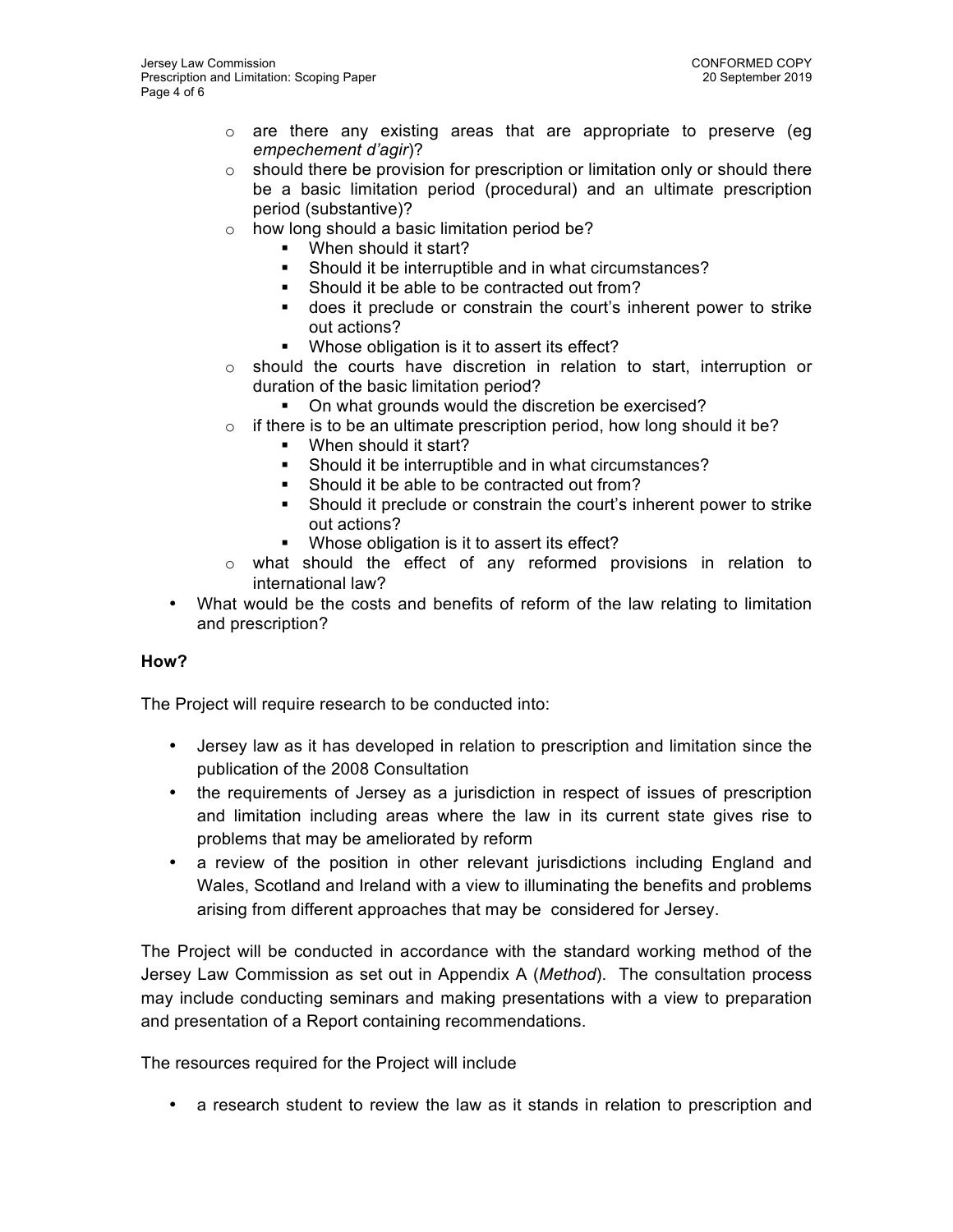limitation in Jersey and approaches to reform taken in other relevant jurisdictions

- a Topic Practitioner to advise upon matters of legal practice in Jersey as affected by the law relating to prescription and limitation as it currently stands, including how the law works in this regard in relation to court actions and otherwise
- facilities for conducting seminars and presentations for the purposes of the consultation process

As the Project proceeds it may become apparent that other resources are also required.

#### **Project Budget**

A budget of £10,000 is proposed for the Project to enable the research and consultation to be conducted as set out, subject to such variations as it becomes apparent during the conduct of the Project, are necessary or appropriate for the production of a concluding Report.

> Signed: CA CHAPLIN Chairman